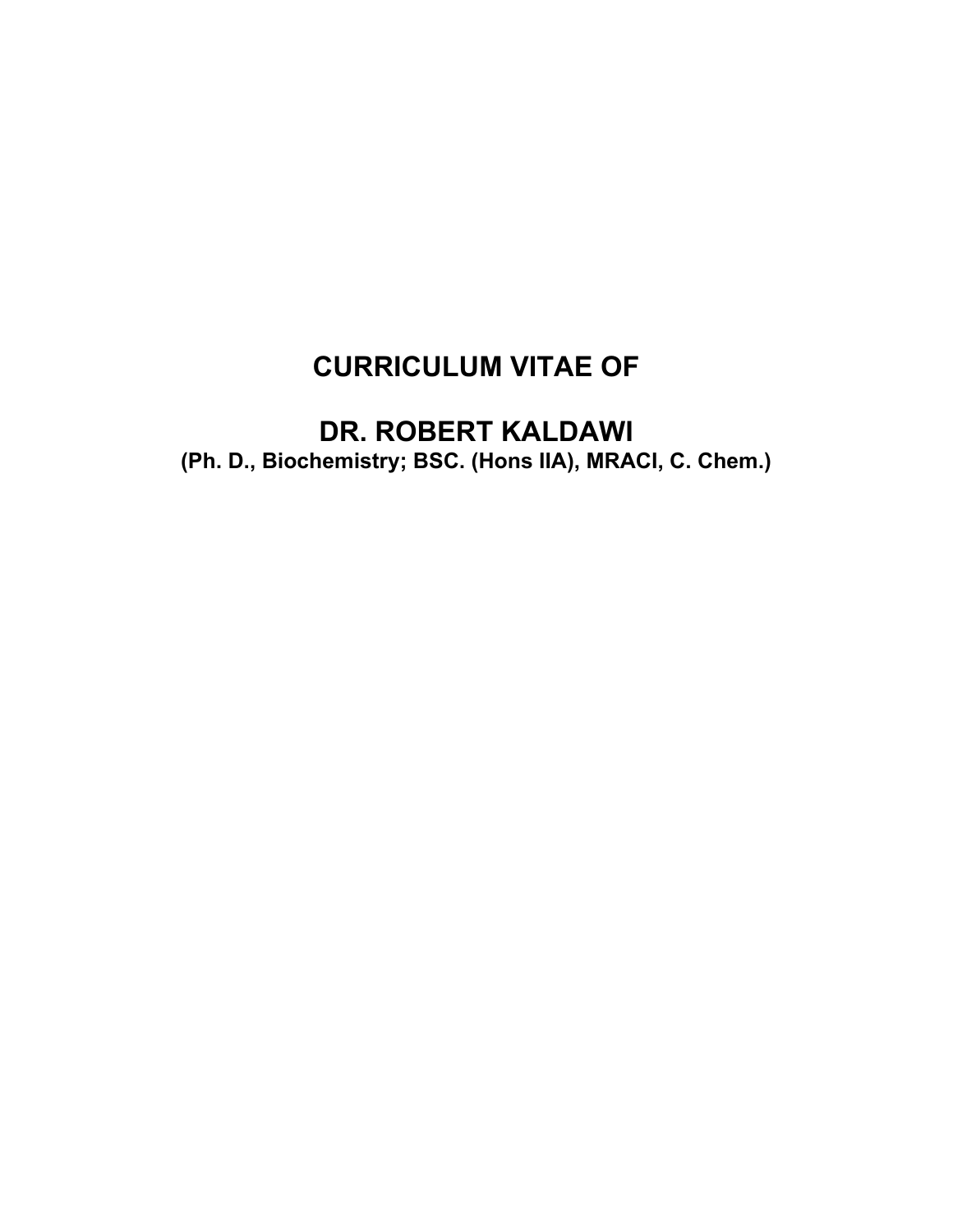#### **BIOSKETCH / SUMMARY**

Having completed his Baccalaureate (International / Experimental Sciences), Robert and his family emigrated to Australia in 1977. After receiving an exemption certificate, Robert enrolled in Bio-Medical Sciences Faculty at Monash University.

Robert completed a Bachelor of Biochemical Sciences with Honours (IIA) at Monash University and then continued on to, Masters and then a Doctorate in Biochemistry at the same Campus (**Attachment 35)**.

Following his graduation in 1985, Robert began his career working in the Pharmaceutical Industry, Development Chemistry (Ethical / OTC), Bio-Medical Applications and Research in Vascular Prosthesis / Implantable Devices.

In 1989, Robert founded the Academy of Health Education of Victoria ([Ahev.com](http://ahev.com/)). He became accredited by the Victorian State Department of Human Services as a **Clinical Assessor / Supervisor** in the Victorian Accredited Driver Education program or VADEP. Subsequently, the Academy of Health Education of Victoria sought and succeeded in its listing as an **Out-Patient Alcohol and Drug Treatment Service as per the Alcohol-Drug Dependent Person Act (ADDP).** Accordingly, Robert began his career as a counsellor in the field of Alcohol and Other Drugs. His work at that time focussed on VADEP clients who needed further assessment for feasibility of treatment (**Attachment 27).**

Subsequently, Robert began **Out-Patient Drug (Cannabis) Awareness / Rehabilitation Programs.** He collaborated with relevant Hospitals, and other Specialist Agencies, such as St Vincent's and Warburton Hospitals (Chemical Dependency Unit), Moreland Hall, Pleasant View, Clinical Advisory and Direct Line. Robert worked for **DHS-FUNDED** Community Health Centres such as WesternPort Drugs and Alcohol Services (WDAS), Maroondah Social Health Services, Essendon Hospital, Essendon Community Group, Endeavour Hills, Doveton / Hallam and Central Bayside Community Health Services / Hospital (CBCHS) (**Attachments 27, 28).**

Once successful in this sector, Robert researched extensively the **Science of Addiction**, its multifactorial components incorporating both Nature and Nurture, namely, the Bio-Psycho-Social Model of AOD addiction.

As a Biochemist / Scientist by definition, Robert decided to compliment his knowledge with Postgraduate studies and research into **Behavioural and Psychological Sciences**, both as Therapist and Counsellor. Accordingly, he enrolled at Cairnmillar institute and the Monash Clinical Department of Community Medicine where he graduated with Certificates in Advanced Counselling and Clinical Meditation-Based Life Style Practitioner / Counsellor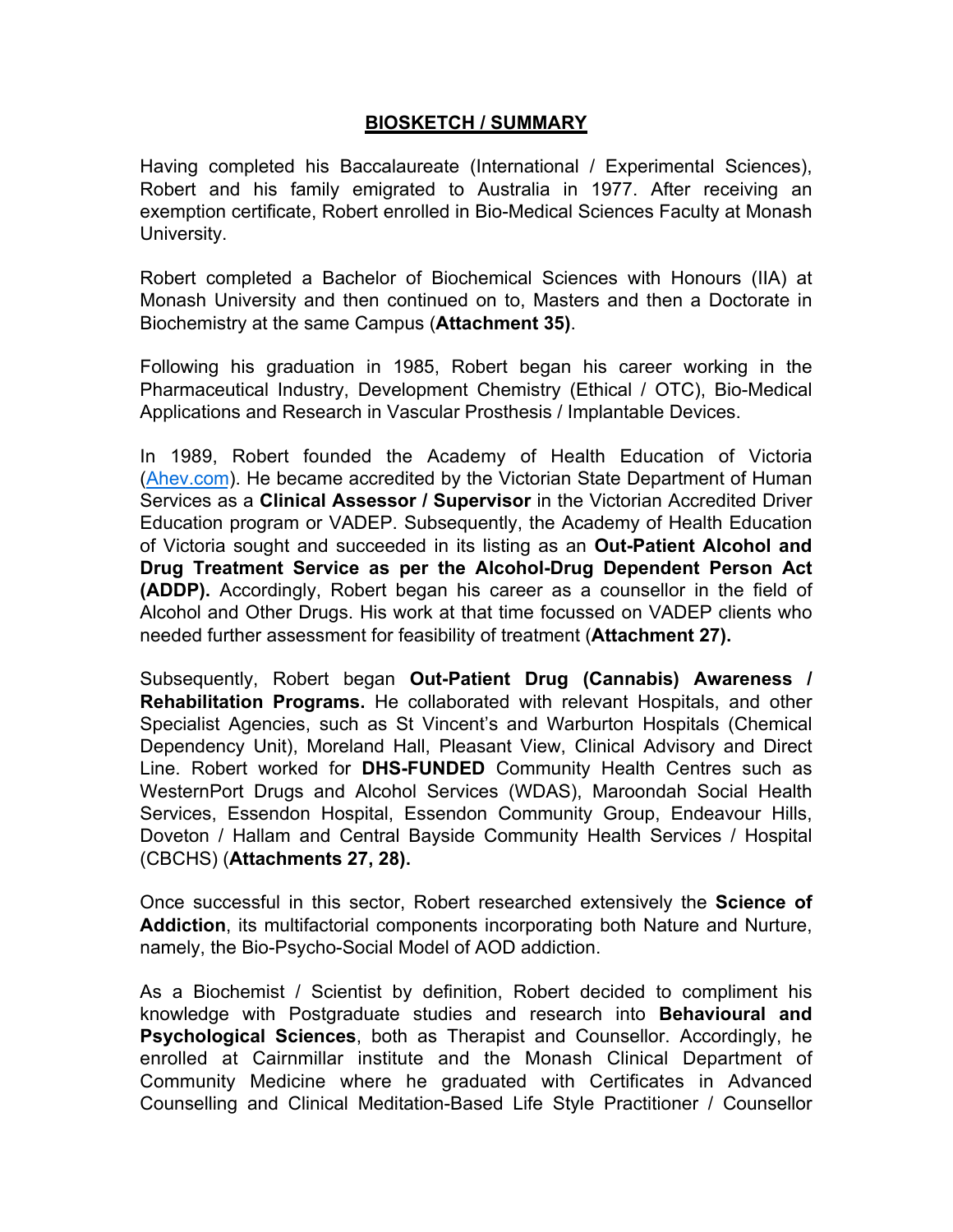(Train the Trainer in Mindfulness / Presence of Mind). Throughout this process, Robert was trained into **Adult Education** (Principles and Strategies), Life Coaching, NLP and Hypnosis (as a Science) (**Attachments 22, 36).**

Robert's creativity enabled him to design and develop numerous **Educational Tools and Resources** spanning the AOD field, including, '*About a Drug Called Alcohol' (Video and Booklet), Are You Over .05? (Pamphlet and Poster), Genetic Predisposition to Alcoholism (Booklet), Meditation-Based Stress Management (Booklet), Know Your Limit (DVD) and App* (**Attachment 16).**

Having developed a **passionate drive** towards AOD awareness, Robert began a campaign to change the way Australians view 'Alcohol' by **funding** an awareness campaign through the media. Arguably, he instigated and inspired an irreversible and steady momentum towards a positive Behavioural / Cultural change in the AOD sector (**Attachment 29)**.

As a result of Robert's self-funded community efforts, he was **nominated** in 2011 for *'Australian of the Year'* award by Professor Jon Currie, then Head of Addiction Medicine at St Vincent's Hospital (**Attachment 23).**

Given his expertise in the field of Drink and Drug Driver Rehabilitation and Treatment, Robert also possesses an extensive legal background within the field of Drink/**Drug Driver Relicensing and Expert Court Assessment / Reports**.

Over the length of his career, Robert would have come across **many thousands** of Program Participants / cases who presented with varying degrees of vulnerability to **Alcohol and, or Drugs.** Significantly, Program Participation included those with **Multiple Diagnosis**, AOD Dependence and Mental Health Issues. Consequently, Robert possesses Calming Skills, especially in stressful conflict and is **proficient at distinguishing symptoms and signs of AOD use.** From this perspective, Robert is proficient at identifying challenged individuals or those who present agitated and, or depict signs of aggression or dangerous behaviours.

Robert's **intuitive counselling and communication skills** were synergistic towards his role as mediator and business manager. Moreover, his **Multicultural**  background allowed him to apply an authentic and open-minded approach across communities from all cultures and denominations. Hence, he was known for his **non-discriminatory / non-prejudicial nature.**

Due to major changes to Drug / Drink Drive Relicensing Laws, Robert's received Full Approval as Provider / Facilitator and Provisional Supervisor of VicRoads' Behaviour Change Program (BCP). Throughout this process, Robert received further extensive training in intensive Motivational Interviewing Methodologies and ICE / Methamphetamine Clinical Skills.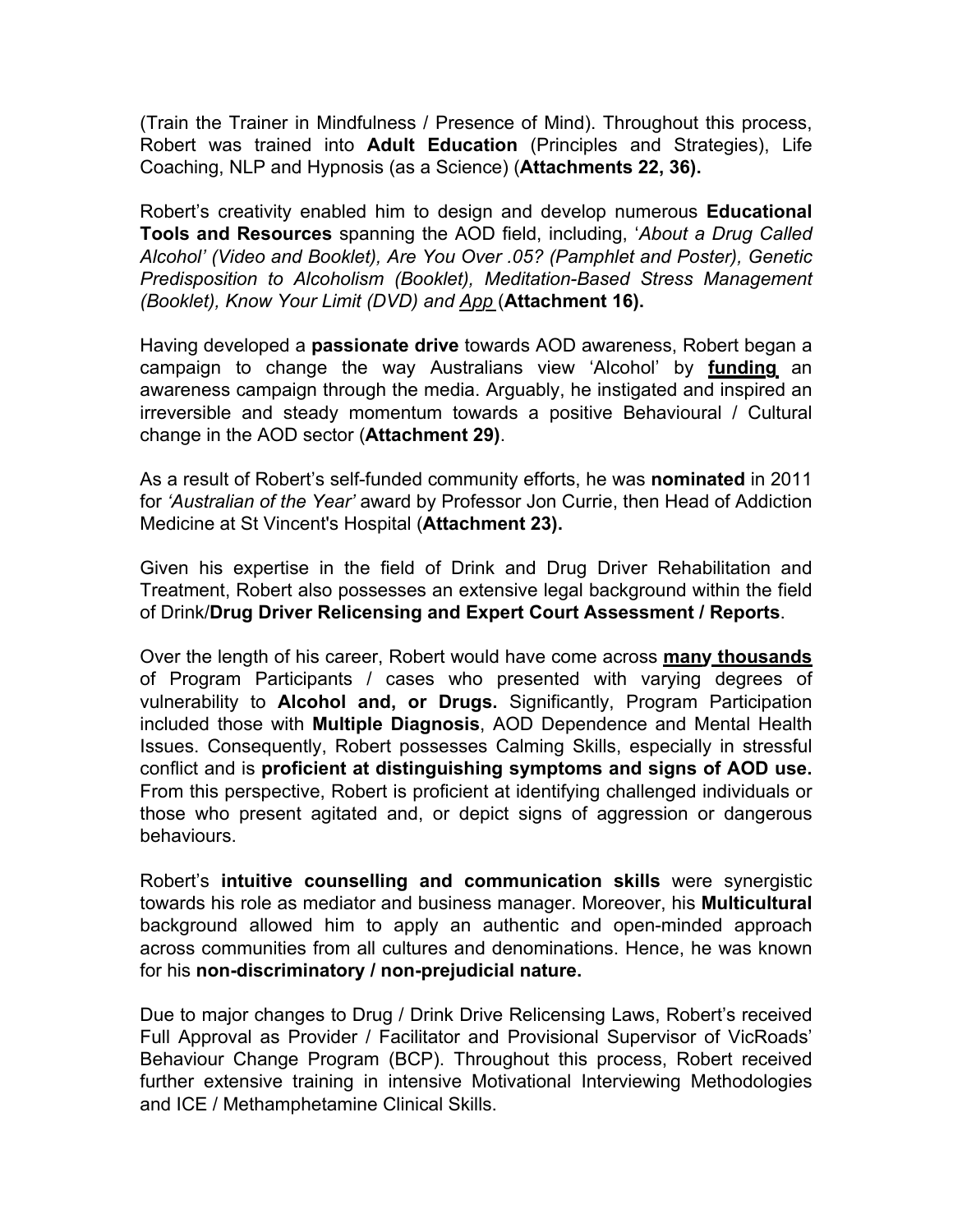#### **PERSONAL INFORMATION**

Full Name: Robert Kaldawi

Telephone: +61 412 399876 / +30 6955 587938

Email: [robert@05.com.au](mailto:robert@05.com.au) / robertkaldawi@gmail.com

Current Position: Founding Director, Academy of Health Education of Victoria P/L

Fluent Languages: English, French and Arabic

#### **PROFESSIONAL MEMBERSHIPS**

Member of the Alcohol Related Brain Injury Association (ARBIAS).

Member of the Australian Brain Foundation **(Attachment 5).**

Member of the Australian Professional Society on Alcohol and Drugs (APSAD).

Member of Alcohol & Other Drugs Council of Australia **(Attachment 2).**

Member of the Whole Health Institute

Member of Royal Australian Chemical Institute **(Attachment 38).**

#### **ACADEMIC QUALIFICATIONS**

1977: Baccalaureate - Experimental Sciences (Medical)

1978 - 1981: Bachelor of Science, Monash University, Undergraduate Subjects:

*Biomedical & Behavioural Sciences, Biochemistry, Physiology, Microbiology, Immunology, Genetics, Pharmacology & Neurosciences*.

1981 - 1982 Honours (II - A), Biochemistry (Endocrinology), Monash University **(Attachment 6).**

1982 - 1985 Ph.D, Biochemistry (Endocrinology), Monash University **(Attachment 35).**

*'Addiction on a molecular level, from drug-receptor binding right through to releasing a signal for Brain Release of Neurotransmitters or other Systemic Responses have been studied in great depth. The phenomenon of 'Tolerance' as a core component for addiction in the brain has been outlined in full. Alongside*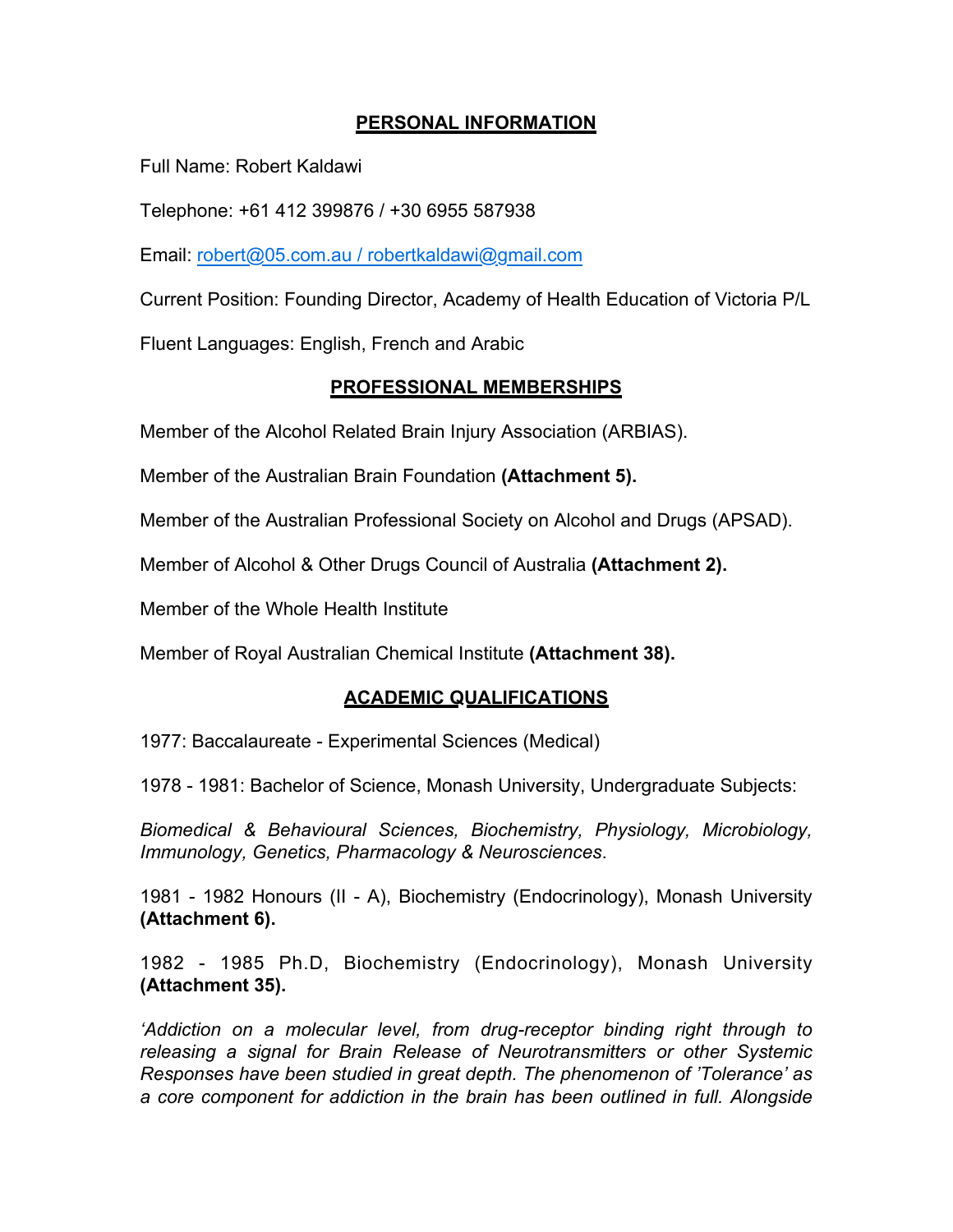*these topics, genetic basis for predisposition to addictive behaviour have been researched over the years in terms of a DopamineD2-Receptor Gene on Chromosome 11. This was further complemented and explained phenotypically through an additional Psycho-Social (Nurture) factors which play a major role in extenuating or diminishing a Genetic-Predisposition. Signs and Symptoms of Withdrawal Syndrome including Treatment Therapies (Pharmacological or Cold Turkey) have been researched and studied throughout Robert's career.'* 

# **POST GRADUATE COURSES / CERTIFICATES**

Understanding CBT, 360edge (2021).

The Brain Workshop 360edge (2021).

Rethinking Addiction, Turning Point, (2020)

Advanced AOD Forensics Alcohol and Drug Training, Caraniche, (2020)

NCETA Program, Flinders Uni. Vic. Govt. 'Ice' / Methamphetamines Action Plan (2020) **(Attachment 31).**

Practical Guide for Clinicians / Frontline Workers & Family of those with Substance Use Problems, Turning Point, SHARC & Vic. State Govt (2020)

Proficient Supervision Workshop (Super Skills for Supervisors; 360edge, 2020) **(Attachment 41)**

Supervision 'Motivational Interviewing Approach', VicRoads (2019)

Intensive Motivational Interviewing Training for Supervisors' VicRoads (2019)

Professional MI Training Certificate, Southern Dual Diagnosis, Melb. (2017) **(Attachment 30)**

Diploma of Hypnosis (NLP), The Tad James Co, Melbourne (2016) **(Attachment 22).**

Clinical Train The Trainer: Meditation-Based Stress Management Program for Professionals, Monash University, Community Medicine (1997) **(Attachment 14).**

Drink, Drugs & Doctors, Clinical School, Endorsed by the RACGP Quality Assurance and Continuing Education Program (1995) **(Attachment 17).**

Advanced Counselling / Psychotherapy Skills,The Cairnmillar Institute (1993) **(Attachment 36).**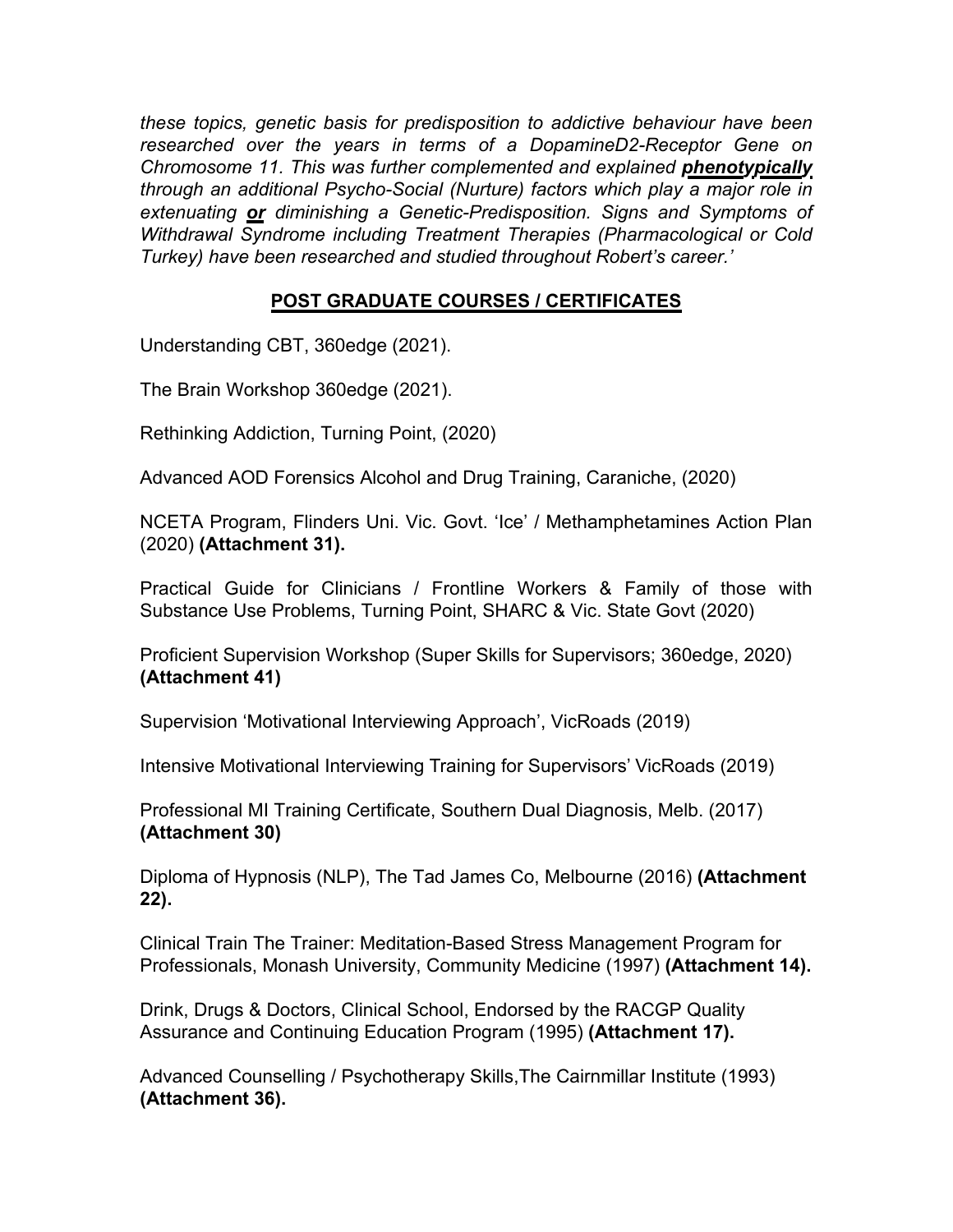Train the Trainer: Modules I & II, Business Education Centre, Council of Adult Education (1992) **(Attachment 50).**

Stress Management Workshop, Hawthorn Institute of Education (1991) **(Attachment 49).**

Accredited Assessor / Program Leader, Victorian Accredited Drink - Drug Driver Program (VADEP), State Department of Human Services (1989) (**Attachment 13).**

# **SUMMARY JOB EXPERIENCE**

# **2019 - Current: BCP SUPERVISOR / FACILITATOR**

Academy of Health Education of Victoria P/L, [05.com.au](http://05.com.au/), VicRoads-approved program for Relicensing Drink - Drug Driving Offenders in Victoria.

#### **1990 - Current: FOUNDING CLINICAL AND EXECUTIVE DIRECTOR**

Academy of Health Education of Victoria P/L (AHEV), **www.ahev.com.** This private company has the mission to improve quality of life through health and lifestyle education and body and mind integration. Dr. Kaldawi's and his staff's caring approach provided support and comfort to all those seeking assistance in their health struggle. Dr. Kaldawi has focussed his entire career on the 'Science of Addiction' incorporating all its complexities and Multi-Factorial Nature and Characteristics.

#### **1990 - 2019: VICTORIAN ACCREDITED DRIVER EDUCATION PROGRAM LEADER / CLINICAL SUPERVISOR**

Academy of Health Education of Victoria P/L, [05.com.au](http://05.com.au/), Program Leader and Clinical Supervisor accredited by the Victoria Department of Human Services (DHS, VADEP 92/003) for assessing and rehabilitating Drink / Drug Drive Offenders. **MAST & AUDIT Psych Evaluation** were applied and reported to the relevant Magistrates Court in order to judge an individual's suitability for relicensing. Throughout Robert's career, he came across **many thousands** of clients with challenges spanning Mental Health, Alcohol and / or Other Drugs. Accordingly, he adopts a calming style especially in confronting and, or 'crisis' situations to minimise risks all around. It is worth noting that Robert learnt a variety of skills and reactive measures which have been extremely useful across his career. Significantly, such skills have been shown to be vital whenever managing drug-impaired clients who may either be withdrawing, aggressive / agitated by short term effects of Stimulants or other Alcohol / Drugs). As both an agency and a Clinician, we developed an extremely effective and collaborative network of referrals of **'episodes of care'** to corresponding agencies that are specialised in their own respective AOD field (**Attachments 8, 13, 33, 39).**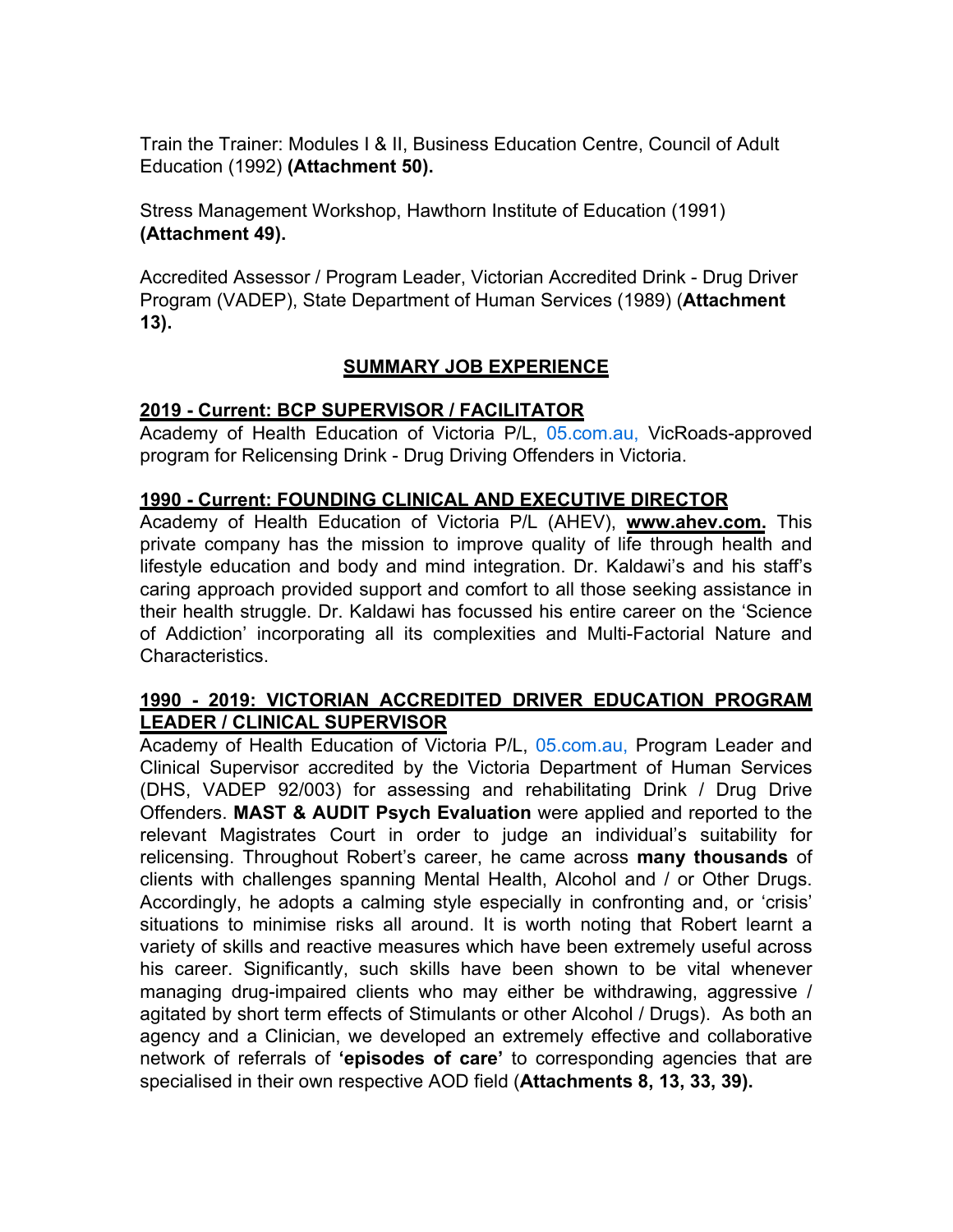# **1990 - Current: LISTING / RECOGNITION UNDER ALCOHOL & DRUG-DEPENDENT PERSONS ACT (ADDP)**

As Head and Founder, Dr. Kaldawi established legally the Academy of Health Education of Victoria as an **Out-Patient Service Provider under the ADDP (act).** This was a turning point for Dr. Kaldawi as he began to run such services for both individuals and groups and conducting **General Drug Awareness** / Cannabis Rehabilitation Programs across Victoria. Consequently, Dr. Kaldawi used the organisation's website (ahev.com) to promote Alcohol and Drug Awareness thereby posting online a **DHS-approved Drugs and Their effects Guide.** All drugs were included, namely Stimulants, Depressants and Hallucinogens (**Attachment 27).**

# **2011 - Current: DESIGN & LAUNCH OF AUSTRALIAN STANDARDS CERTIFIED BREATHALYSERS (AS 3547)**

Academy of Health Education of Victoria P/L (AHEV), www.ahev.com. Personal Breathalysers validated scientifically and reliable practically for the purposes of a screening assessment of a person's Blood Alcohol Concentration or BAC, used as a GUIDE only (**Attachment 37)**

# **2014 - Current: DESIGN & LAUNCH OF KNOW YOUR LIMIT APP (IPHONE AND ANDROID)**

Academy of Health Education of Victoria P/L (AHEV), www.ahev.com. **An APP personally designed and funded by Dr. Robert Kaldawi to assess a person's influence under alcohol, drugs or fatigue.** Individual Motor skills are assessed digitally bypassing limitations of biochemical marker technologies. Given that modern synthetic (designer) drugs are becoming increasingly potent and harder to detect, in such circumstances, drug impairment / signs and symptoms can only rely on practical skills' testing methods. This can be carried out on Road Side (Walking Test) or by way of use of Digital Technology. This APP was designed to assess an individual's reflex **Control** parameters (whilst drug-free) which are then stored in the memory and **Paired** with the same person's results whilst affected by Alcohol, other Drugs or even Fatigue. This app is the **FIRST** worldwide capable of providing such specific analysis of an **individual's reflexes whilst considering health, age, body size, shape, gender, or tolerance factors.** The APP also contains a Guide for Estimating BAC, Vulnerability Assessment, Health warnings and other facts about Alcohol, Drugs or Fatigue. Significantly, a validated Drug-Dependence Assessment Quiz is also included for those wanting a **confidential assessment** in the privacy of their own personal space (**Attachment 25 / [https://apps.apple.com/au/app/](https://apps.apple.com/au/app/know-your-limit/id914767754) [know-your-limit/id914767754](https://apps.apple.com/au/app/know-your-limit/id914767754))**

# **2010 - Current: DESIGN & LAUNCH OF KNOW YOUR LIMIT KIT**

Academy of Health Education of Victoria P/L (AHEV), www.ahev.com. 05.com.au. This kit is designed to educate Australians about the effect of Alcohol on BAC. It comprises: **i.** An educational DVD, **ii.** A .05 Blood Alcohol Estimation/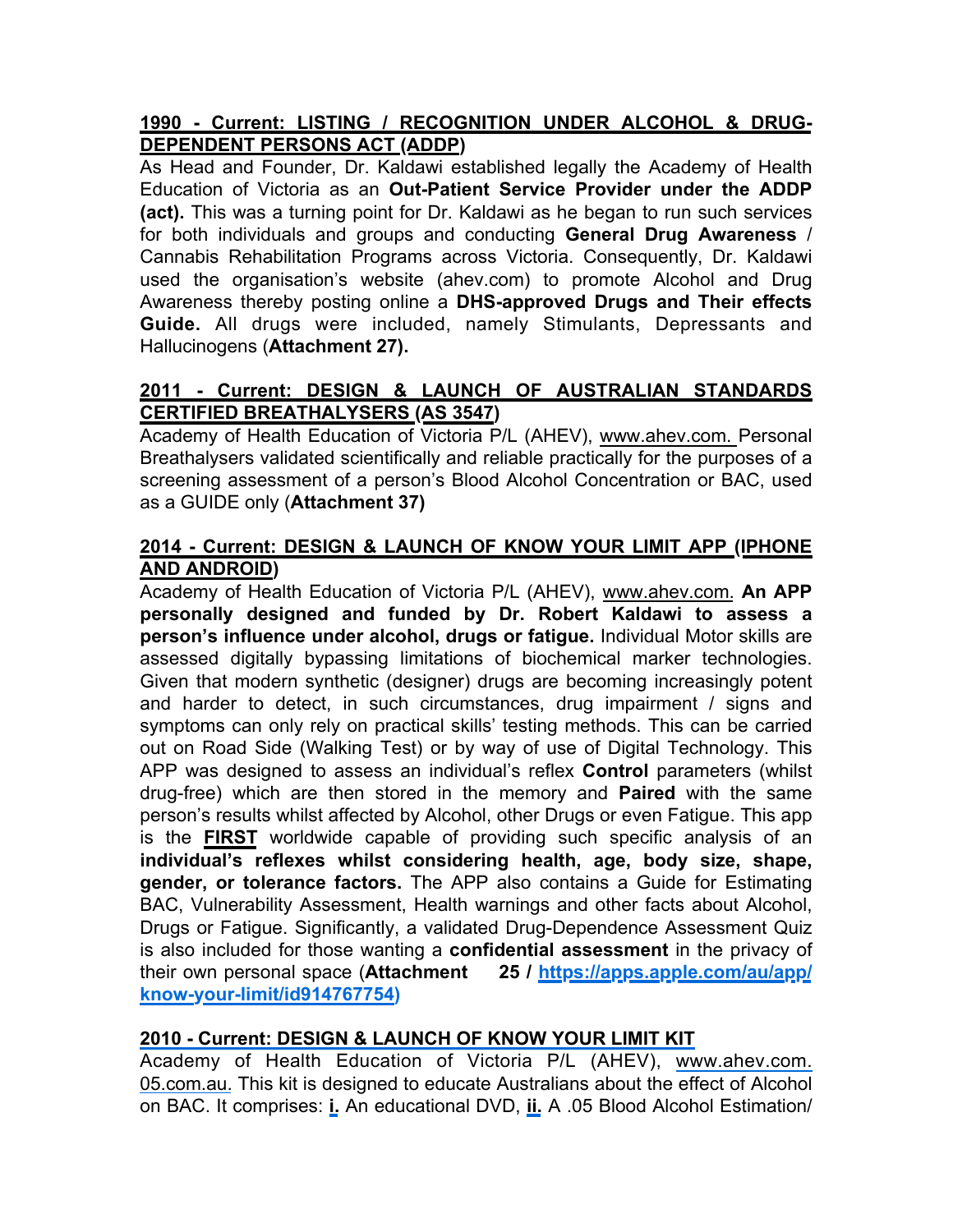Scientific Guide, **iii.** A Standard Drink Measure and **iv.** A Smart Breathalyser. The kit became one of the **National Catalogue of Resources by the Australian Drug Foundation (Attachments 16, 24).**

### **1995 - Current: DESIGN & LAUNCH OF ABOUT A DRUG CALLED ALCOHOL (AADCA)**

Academy of Health Education of Victoria P/L (AHEV), www.ahev.com. 05.com.au. Produced and **funded by AHEV's Director, Dr. Kaldawi,** AADCA is a video and booklet that explains in details the short and long term pathology of alcohol's effects, highlighting the phenomenon of 'Tolerance' and 'Blackouts' (**Attachments 3, 4, 7).**

#### **2005 – 2006: ALCOHOL PROJECT MANAGER AT CENTRAL BAYSIDE COMMUNITY HEALTH SERVICES (CBCHS)**

A project funded by the Alcohol Education and Rehabilitation Fund, Dr. Kaldawi tailored an alcohol awareness program specifically for **Industry**. A report was produced and distributed amongst all stake holders (**Attachments 7, 29).**

#### **2000-2005: ROAD SAFETY COMMUNITY MEMBER (BAYSIDE)**

Throughout provision of AOD consultancy, Robert was also a contributing member of **Road Safety Committee** (Bayside) which included as members representatives from **VicRoads and the Police** (**Attachment 46).**

# **2000-2005: PROGRAM LEADER - VICROADS LOOKING AFTER OUR MATE**

The Looking After Our Mate Program (LAOM) was a **VicRoads'** short educational program for both Learner and Probationary Drivers (**Attachment 46).**

#### **2004 – 2006: CONSULTANT PROFESSIONAL DEVELOPMENT SEMINARS**

PD Presenter for Podbury Consulting.

#### **1989 – 1990: RESEARCH SCIENTIST / CLINICAL BIOCHEMISTRY**

Working as a Research Scientist at the Alfred Hospital / Baker Institute under Dr. Conyers (Head of Pathology) and Mr. Don Esmore (Head of heart Transplant Unit) (**Attachment 40).**

#### **1987 – 1989: INSTITUTE OF DRUG TECHNOLOGY (IDT) AND NICHOLAS KIWI CENTRAL LABORATORY (NKCL)**

Working as in Research and Development / Formulation Bio-Chemist, in pharmaceutics (Ethical and OTC). Other projects included Clinical Trials and Good Manufacturing Practice. Some work resulted in Dr. Robert Kaldawi being named as an inventor in an Ibuprofen Liquid Formulation Patent (**Attachment 34).**

#### **1986 – 1987: AYERST LABS, MEDICAL AND MARKETING CONSULTANT**

Working as scientific advisor to General Practitioners on up-to-date clinical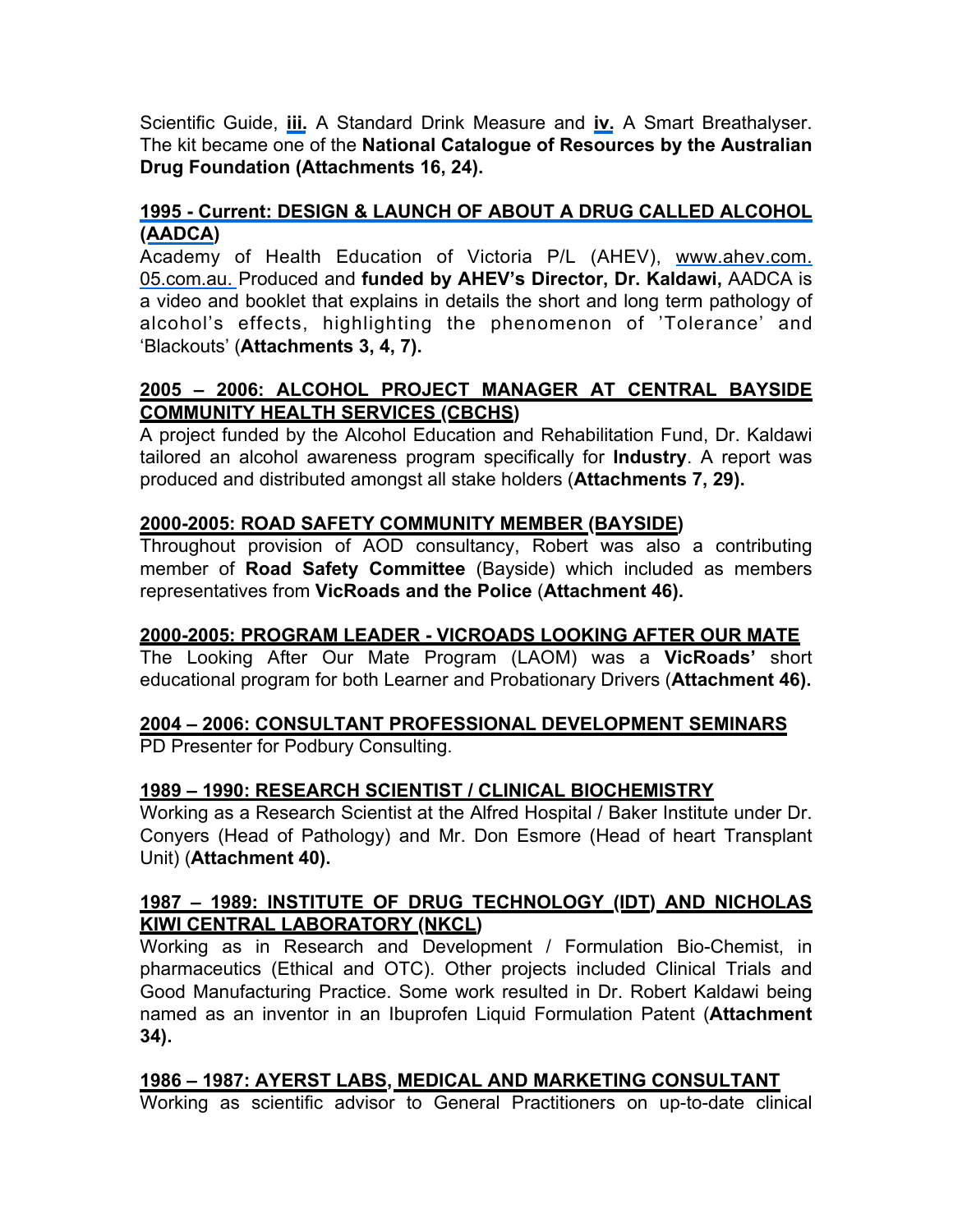research concerning various treatments therapies (and side effects) ranging from Cardiac, Hormonal right through to **Anxiolytic Medication.**

# **1985 – 1986: BIO-NOVA / CORDIS BIO-SYNTHETICS, PRINCIPAL SCIENTIST**

Managing the *in-vitro* laboratory and conducting Quality Assurance Testing and scientific research on vascular grafts and other prosthetic / implantable devices.

# **1985 - 2000: AOD PROGRAM FACILITATOR / GENERAL COUNSELLING**

Soon after graduating, Dr. Kaldawi began working part-time for numerous **DHS-Funded** Community Health centres conducting / facilitating AOD programs. This also included assessing individuals feasibility of referral to further treatment for AOD issues. The organisations that Dr. Kaldawi worked for through the first few years included: **Westernport Drugs and Alcohol Services (WDAS), Doveton-Hallam Community Health Centre, East Ringwood (Maroondah) Social Health Services, Endeavour Hills Community Centre, Essendon Town Hall (Essendon Community Group ECG) and others (Attachment 28).**

#### **1985 - 2010: CONSULTANT PD / SEMINAR PRESENTER (AOD)**

Working as a consultant Program Development and Seminar Presenter, Dr. Kaldawi was invited to present numerous Educational and Training (Train The Trainer) Seminars across numerous domains and agencies that involve the AOD field. These included: i. **Legal Aspects** of Relicensing Drink / Drug Driving Offenders in terms of Guidelines for Assessment, Reporting and Treatment (Registrars Conference, Office of Corrections), **Diagnosing Nature** of an AOD Disorder (GP's Division of Medical Practice), **Consultant Speaker / Presenter**  (VAADA / VAADS, Pleasant View, Drug Services Victoria, DHS, Warburton Hospital, Moreland Hall and more) and Education and Awareness talks to various non-for-profit groups (Lions, Rotary, Apex) (**Attachments 9, 12, 20, 21, 26, 43, 45).**

#### **CAREER HIGHLIGHTS IN ALCOHOL AND OTHER DRUGS**

I would like to describe my experience in this field **first** through Facts and Definitions. **As reported by Turning Point**, 26% of 'Frontline' workers do not have a degree whilst 46 % have a formal degree of Bachelor or more. Thus, success in an AOD career **cannot be isolated** to a specific discipline or expertise. It is not a career that is founded on one discipline alone. Whilst Psychologists form the largest percentage of AOD Practitioners, Psychology alone is arguably not the one and only successful approach in rehabilitating and, or treating affected individuals. Similarly, other disciplines who form a significant sector include Biomedical Practitioners, such as Medicos (includes Nursing) and allied fields. Other essential disciplines that contribute significantly towards rehabilitating substance abusers are contained within the legal / police /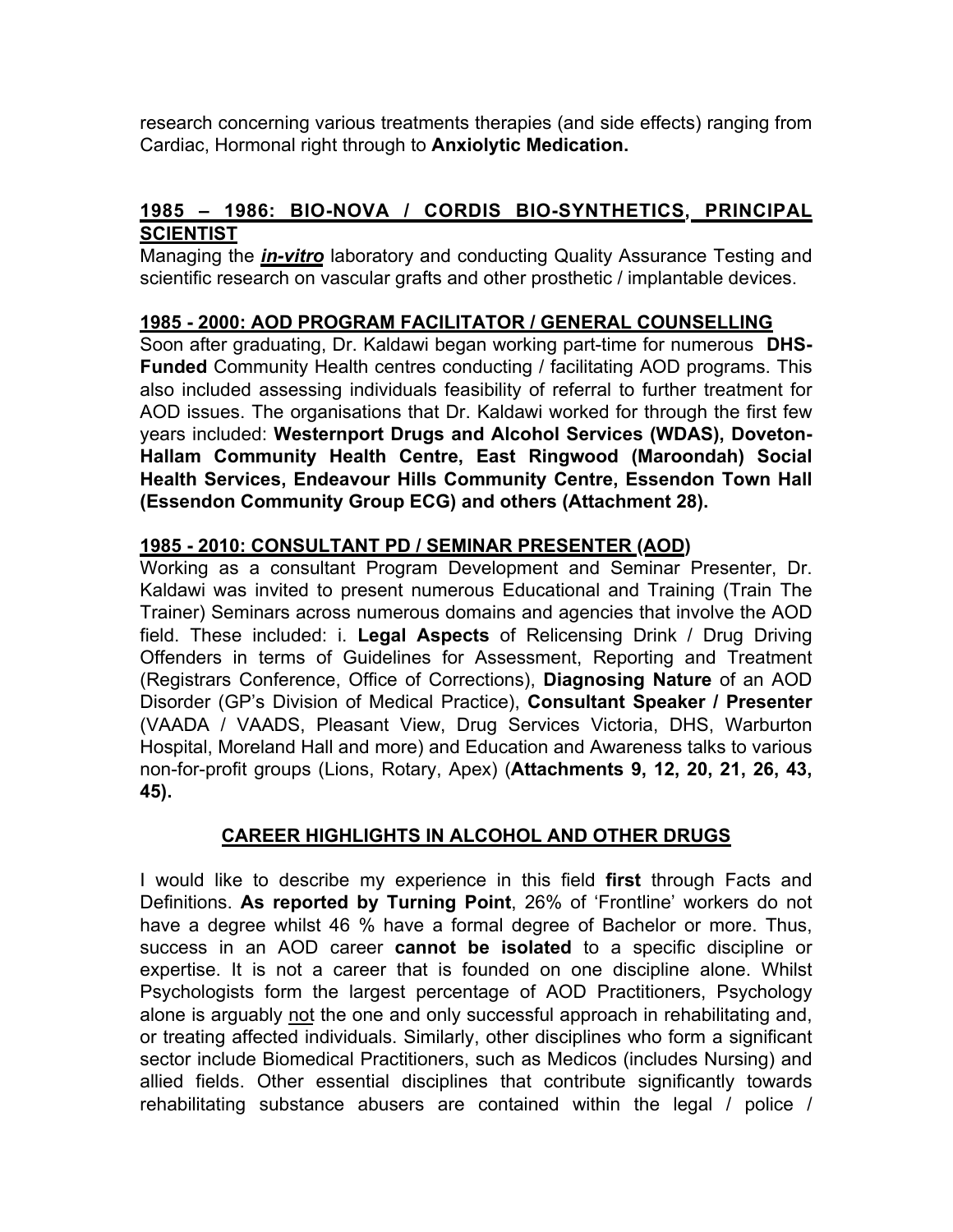Correction Services. Moreover, Cultural influencers / workers form too a major component in education and rehabilitation, especially amongst **Traditional Owners of the Land, or Australians coming from Europe or Asia.** 

Strategies used in this field, are based on Behaviour Change (Educational, Motivational Interviewing) and Harm Minimisation / Prevention. Other sectors adopt the "Abstinence' approach in seeking and maintaining a drug-free lifestyle.

Various intervention strategies have been used as methodologies to access and treat vulnerable individuals, such as Health Checks (GP's) or Legal (Drink / Drug Driving or related offences).

However, as is the case with other disciplines, frontline workers who achieve the highest success rates are those that **love** their work and have a **passionate drive** towards achieving 'satisfactory results'. Ironically, such a persona represents a synergistic result (**with Neurotransmitters-Mediated Biochemically-Positive Brian Effects**) thereby enabling resilience and avoiding 'burnout' (a common feature amongst frontline workers).

Other **Personal characteristics (be they learnt or gifted)** such as respect, noprejudice or stereotyping, calm (especially in conflict situations) and caring, also rate amongst the highest enablers for positive change in the AOD field.

Thus, it can be argued that there is NO one discipline that can be awarded total success in treating and, or rehabilitating affected individuals. Accordingly, Addiction has been defined as **Multi-Factoria**l both in nature and characteristics thereby incorporating **Bio-Psycho-Social** factors and more. Consequently, the best discipline for optimum results in the AOD sector **ought to consist of a melange** of the above-mentioned characteristics and qualifications. The term **'Cognate Discipline' (Multi-Disciplinary Qualifications and Experience)** has been effectively used to describe such expertise which is often attributed to those with the most **'LIVED EXPERIENCE**' in the AOD sector.

Having worked as an 'Assessor' in the field of Drink / Drug - Drive Offenders over 35 years, I would have come across many thousands of clients through the course of my career. These clients **ranged from recreational users to fully dependent on AOD.** Additionally, a significant number suffered **pre-existing mental health challenges, and, or dual diagnostic considerations.** 

Consequently, it was necessary to adopt a calming style especially in confronting and, or 'crisis' situations to minimise the risk(s) all around. As a 'Clinical Frontline Worker', I found that such skills are crucial right across the AOD sector, including managing drug-impaired / intoxicated clients and those who may be withdrawing or suffering the short term effects of Ice / Methamphetamines or other drug use.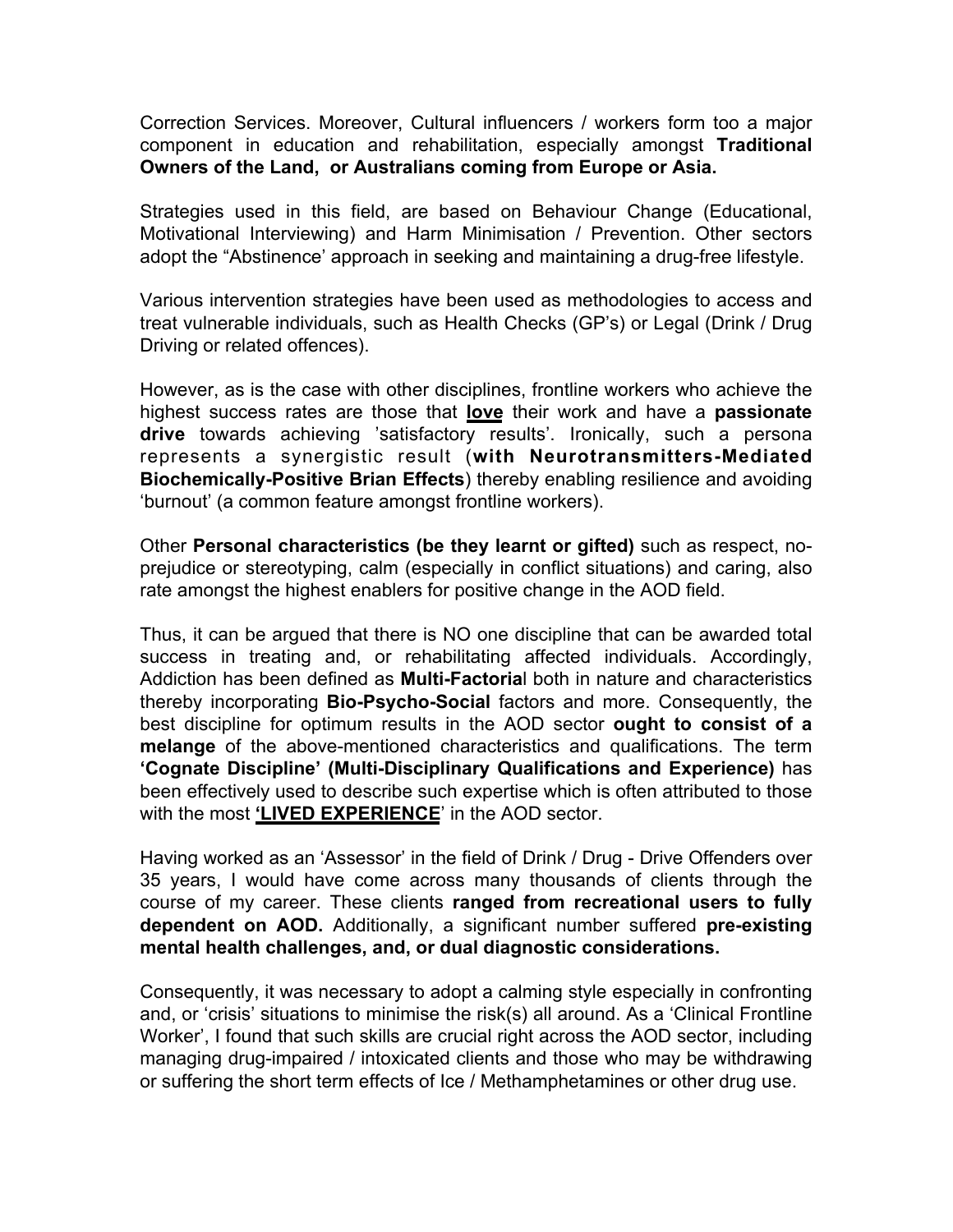Given the above challenges, both as a worker and an agency, we developed an extremely effective and collaborative network of referrals of 'episodes of care' to corresponding agencies specialised in their own respective AOD field. It is from this perspective that I would like to describe in some detail my qualifications, experience and strength of character that, in my personal opinion, has enabled me to yield significant achievement across different aspects of the AOD field. I would like to list these (with corresponding attachments) as follows.

#### **A. Medical Community Achievements and Personal Training**

Design and Development of the Know Your Limit app (iPhone & Android) to evaluate an individual's personal vulnerability to alcohol, drugs and fatigue, especially with respect to driving performance (2015). **[https://apps.apple.com/](https://apps.apple.com/au/app/know-your-limit/id914767754) [au/app/know-your-limit/id914767754](https://apps.apple.com/au/app/know-your-limit/id914767754)**

2010: Launch of a Pocket Size Alcohol Education Fold-up Pamphlet to help **ALL** alcohol consumers estimate their Blood Alcohol Concentration (BAC) (**Attachment 16).**

2007: The Disease Concept and Alcoholism. A three - hour training program for General Practitioners (**Attachment 21).**

2006: Release of an Educational Booklet entitled Meditation – Based Stress Management Program (**Attachment 14).**

2005: Release of an Educational Booklet entitled Genetic Predisposition and Alcoholism (**Attachment 14).**

2003: Production and Launch of 'Know Your Limit' DVD and booklet at Victorian Health Promotion Foundation (**Attachment 24)**.

1995: Production and Launch of 'About A Drug Called Alcohol', DVD and booklet (**Attachments 3)**.

1993: 'Genetic Predisposition and Alcoholism' Lecture at VAADA - CETAS Summer School **(Attachments 43, 44).**

1992: Debate on Disease Concept of Alcoholism, Pleasant View (**Attachment 19).**

1991: Lecture 'Effects of Alcohol', Healthier Living Show

1990: Lecture, Alcohol Addiction and Cerebral Pathology, Drug Services Victoria (**Attachment 19).**

#### **B. Psychological Community Achievements and Personal Training**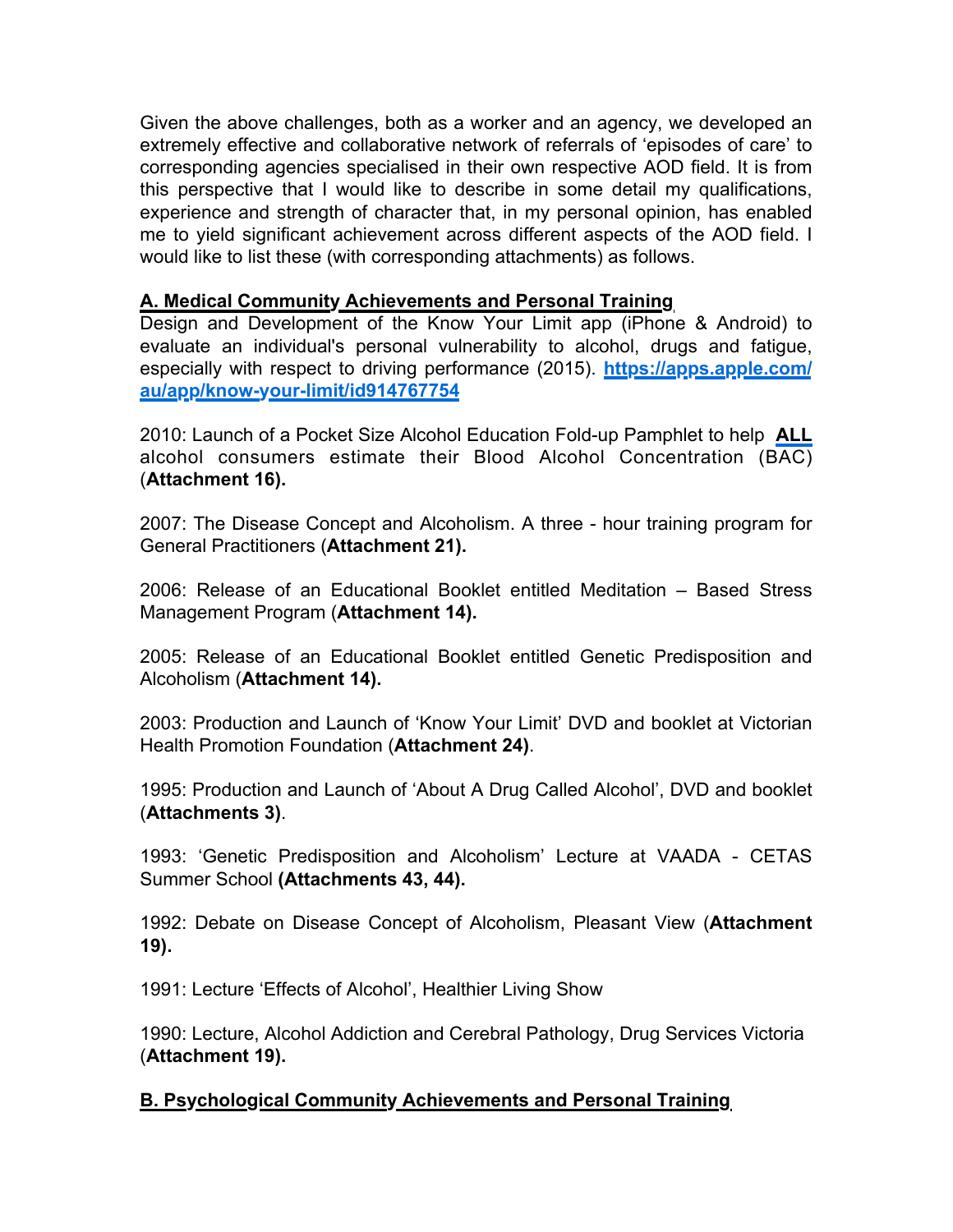1990: Full Accreditation by the Department of Human Services VADEP (92/003), Drink- Driver Education, Assessments and Licence Restoration (**Attachment 13).**

1993: AHEV's Listing with the Victorian Department of Health and Community Services, in accordance with section 8A of the Alcoholics and Drug Dependent Persons Act (ADDP, 1968), as an out-patient alcohol and drug treatment agency (**Attachment 27).** 

#### **C. Legal Community Achievements and Training**

1990: Designing a chart of the legislative relicensing requirements for drink drug driving offenders in Victoria; approved by VicRoads (Ms. Jan Lyttle) and used by Police and judiciary

# **D. Cultural Community Achievements and Training**

2007: Interviews with SBS and 3AW on Alcohol, Drink Driving and Smoking Cessation Programs (**Attachments 11, 29).**

#### **E. Industry Harm Minimisation, Prevention, Education and Awareness**

2000: Provision of Alcohol and Drug Awareness Programs for Industry (**Attachments 29, 47, 48).**

1995: Responsible Serving of Alcohol Courses, specific for the hospitality industry (accredited by the Liquor Licensing Commission) (**Attachment 29).**

#### **F. Passionate Drive / Cultural Advocacy / Community Networking**

2010: Campaign launch on Alcohol and Road Safety,1995, supported by the Australian Hotels Association and the local Police (**Attachment 46).**

1997: Cannabis Rehabilitation Victoria and Free Call Drink Drive Hotline.

1994: Contributing towards 'Youth off the streets campaign, Father O'Reilly.

#### **1990 - Current: Developing [05.com.au.](http://05.com.au/) ahev.com. [buybreathalyser.com.au.](http://buybreathalyser.com.au/) [interlockforcar.com.au](http://interlockforcar.com.au/). [Kaldawi.com](http://kaldawi.com/). [Arippleinthepond.com.au.](http://arippleinthepond.com.au/)**

#### **G. Awards**

2011, *AUSTRALIAN OF THE YEAR AWARDS,* Nominated by Prof. Jon Currie, Head of Addiction Medicine at St. Vincent's Hospital in Melbourne (**Attachment 32).**

# **H. Media Campaigns**

2011, *RADIO CAMPAIGN ON ALCOHOL AWARENESS,* An alcohol awareness campaign created and funded by Dr. Robert Kaldawi with highly piercing slogans such as: 'IF YOU BINGE DRINK YOUR BRAIN WILL SHRINK', and, '.05,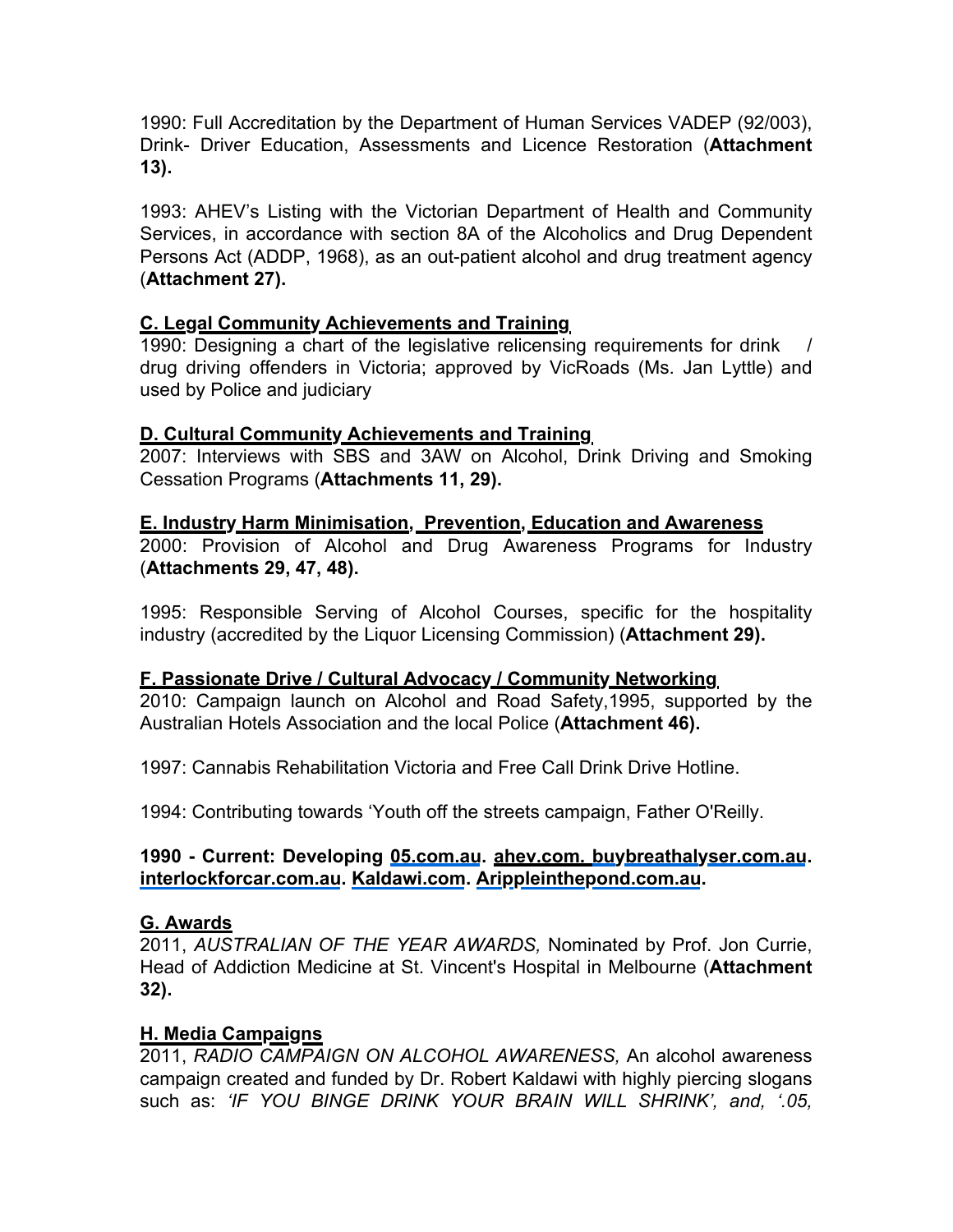*WHETHER OR NOT YOU DRIVE'* (**Attachments 18, 42).**

2005: Media campaigns designed to increase alcohol awareness in the community (**Attachments 10, 18)**

2000: Features of AHEV's Drink Drive Awareness programs on 'Melbourne Extra' Channel 9, 'A Current Affair' Channel 9, and 'Today Tonight Channel.

#### **PUBLICATIONS**

- Kaldawi, R.E., Know Your Limit, Educational Video (14 minutes), Mudpuppy Productions, Academy of Health Education Victoria, Melbourne, Copyright 2003.
- Kaldawi, R.E., Design and Production of the Website: [www.ahev.com;](http://www.ahev.com/) Academy of Health Education Victoria, Melbourne, Copyright 2002.
- Kaldawi, R.E., Design and Production of the Website: [www.05.com.au;](http://www.05.com.au/) Academy of Health Education Victoria, Melbourne, Copyright 2002.
- Kaldawi, R.E., Genetic predisposition and Alcoholism, Educational Pamphlet, Academy of Health Education Victoria, Melbourne, Copyright 1999.
- Kaldawi, R.E., Meditation Based Stress Management Program, Educational Booklet, Academy of Health Education Victoria, Melbourne, Copyright 1998.
- Kaldawi, R.E., Evaluation of the effectiveness of an alcohol education session for schools, Academy of Health Education Victoria, Melbourne, 1996 (Attachment 20, 40).
- Kaldawi, R.E., About A Drug Called Alcohol, Educational Video (15 minutes), Spartan Productions, Academy of Health Education Victoria, Melbourne, Copyright 1995.
- Kaldawi, R.E., About A Drug Called Alcohol, Educational Booklet, Academy of Health Education Victoria, Melbourne, Copyright 1995.
- Kaldawi, R.E., Symposium: About A Drug Called Alcohol, The Winter in the Sun Conference, Brisbane Convention & Exhibition Centre, 1995.
- Kaldawi, R.E., Lecture Presentation: on Control of Alcohol /Substance Abuse in The Workplace, FAI Workers Compensation, 1995.